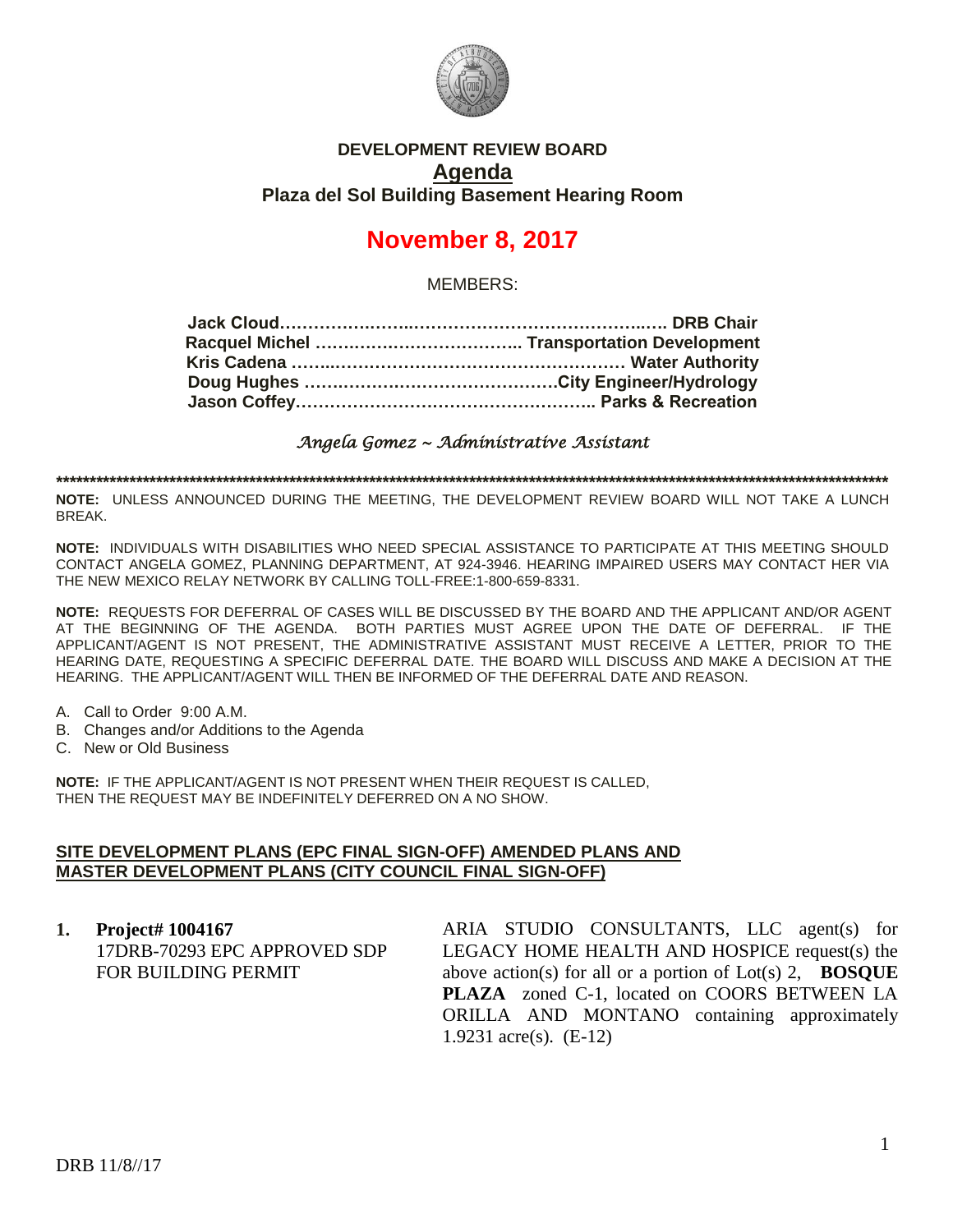### **CASES WHICH REQUIRE PUBLIC NOTIFICATION MAJOR SUBDIVISIONS, VACATIONS, SIA EXTENSIONS AND SITE DEVELOPMENT PLANS**

**2. Project# 1000032** 17DRB-70277 – SITE DEVELOPMENT PLAN FOR BUILDING PERMIT

## **[TO BE HEARD 11/16/17]**

- **3. Project# 1011348** 17DRB-70211 SITE DEVELOPMENT PLAN FOR BUILDING PERMIT
- **4. Project# 1008435** 17DRB-70194 PRELIM/ FINAL PLAT 17DRB-70195 BULK LAND VARIANCE

4G DEVELOPMENT AND CONSULTING agents for RED SHAMROCK 4 request the referernced/ above action for Lot 6, **COORS PAVILION** zoned SU-3, located on the northeast corner of ST JOSEPH'S DR NW and COORS BLVD NW containing approximately 1 acre. (G-11)

MODULUS ARCHITECTS INC agents for VENICE CAPITAL, LLC request the referenced/ above action for Tract A-1, Block 3, Tract A Unit B, **NORTH ALBUQUERQUE ACRES,** zoned SU-2/IP OR C, located on PAN AMERICAN FWY NE between PASADENA AVE NE and VENICE AVE NE containing approximately 1.75 acres. (B-18) *[Deferred from 8/30/17, 9/27/17, 10/11/17, 10/25/17]*

ISAACSON AND ARFMAN PA and SURV-TEK INC agents for MECHENBIER CONSTRUCTION INC/ AMERICUS LLC request the referenced/ above actions for Old PANORAMA BOULEVARD with Tracts N-2, N-3-A, **TANOAN PROPERTIES** and Tract 18, **HIGH DESERT** zoned R-D, located on the west side of TRAMWAY BLVD NE between ACADEMY RD NE and SAN ANTONIO DR NE containing approximately 24 acres. (E-22) *[Deferred from 8/16/17, 10/11/17, 10/25/17]*

## **MINOR PLATS, FINAL (MAJOR) PLATS, AMENDED PLATS AND PLANS**

**5. Project# 1011223**

17DRB-70299 AMENDMENT TO PRELIMINARY PLAT 17DRB-70300 MINOR - TEMP DEFR SWDK CONST

**6. Project# 1004505** 17DRB-70228 MINOR - FINAL PLAT APPROVAL

ISAACSON AND ARFMAN PA agent(s) for LAS VENTANAS NM, INC request(s) the above action(s) for all or a portion of Lot(s) PORTION OF LOTS 18 & 19, Block(s) 3, **ALVARADO GARDENS (**TBKA CAMBELL COMPOUND**)** zoned RA-2, located on CAMPBELL RD NW BETWEEN CAMPBELL CT NW AND GRIEGOS DRAIN containing approximately 2.0808 acre(s). (G-13)

PRECISION SURVEYS INC agent(s) for C.O.A./ QUATRO Y CARBON request(s) the above action(s) for all or a portion of Lot(s) 1-A, 5-A & 9-A, Block(s) N, **ATLANTIC AND PACIFIC ADDTION** zoned SU-2/ NCR, located on 4TH ST SW containing approximately .6441 acre(s). (K-14) *[Deferred from 8/30/17, 9/13/17]*